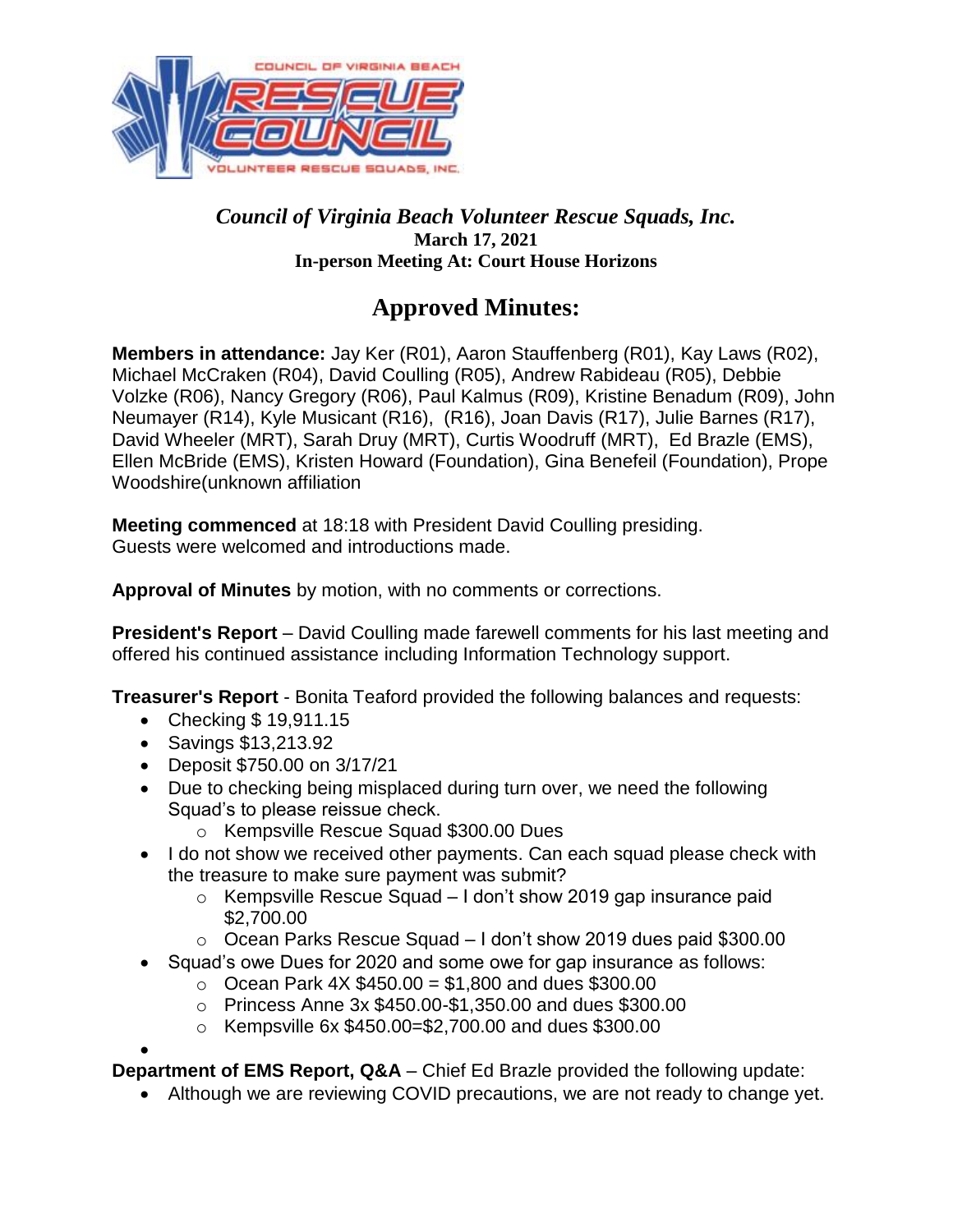- In partnership with the Health Department, we are very busy with administering vaccinations and still looking for more volunteers. Vaccinator training is available and we are beginning to allow EMTs.
- The Dept of EMS Communications position is open again, and is expected to be flat, but include Burton Station.
- The Dept will be hiring some more medics very soon.
- Funds have been distributed to the Squads for Ambulance replacement grants.
- The City Budget is about to come out from the city manager.
- CARES funds were spent on LUCAS devices and video laryngoscopes.
- Jay Kerr asked Chief Brazle about the status and funding of Burton Station. The Chief said money was moved to salaries to address shortfalls. New hires should occur in the first half of next year.
- Call volume is back on the rise.
- COVID has set back the intake of new students, we are having trouble filling classes…so adding more academy classes won't help.
- Billing For Services:
	- o Informal discussion with members of city council regarding billing for service. Some support, and some oppose. Chief Brazle's presentation to Council on this topic was pulled from the agenda recently. Some members (or inactive life members) of squads have contacted the City Manager to express their opinions. Chief Nedelka is looking into Medicare possibilities.
	- o Chief Brazle said "it is time that Rescue Council adopted a position."
	- o David Wheeler read aloud the Council's 2018 resolution: *the CVB should not charge for our emergency services until w, at a future time and as a collective body, create an agreement between the CVB, Rescue Council and all associated volunteer organizations."*
	- o Mike McCracken and John Neumayer agreed to work on the wording for a position statement, which could be a new resolution or a point to start the debate. It can be presented to the Council at the next meeting and voted on at the following meeting at the earliest.
	- o Mike McCracken talked about the lack of knowledge on the matter, and questioned whether the squads were informed enough to provide their input. David Coulling asked if Mike was calling for a vote on something. Mike said no just "to get the vibe of the squads."
	- $\circ$  Jay Kerr said that a resolution shouldn't go further than saying we, the Rescue Council, are ready to consider Billing.
	- o David Coulling said we should put more teeth into it.
	- o Mike McCracken asked if there was any squad against it.
	- o John Neumayer said some members of his squad definitely are opposed, but he didn't know how many favor, are opposed, and don't care. He said he would survey them.
	- o Mike McCracken said a survey would help and he would lead to create and send one to all the volunteers.
	- o Jay said Ocean Park is not close, they even voted against the 2018 resolution, but I'll say we are ready to talk about it.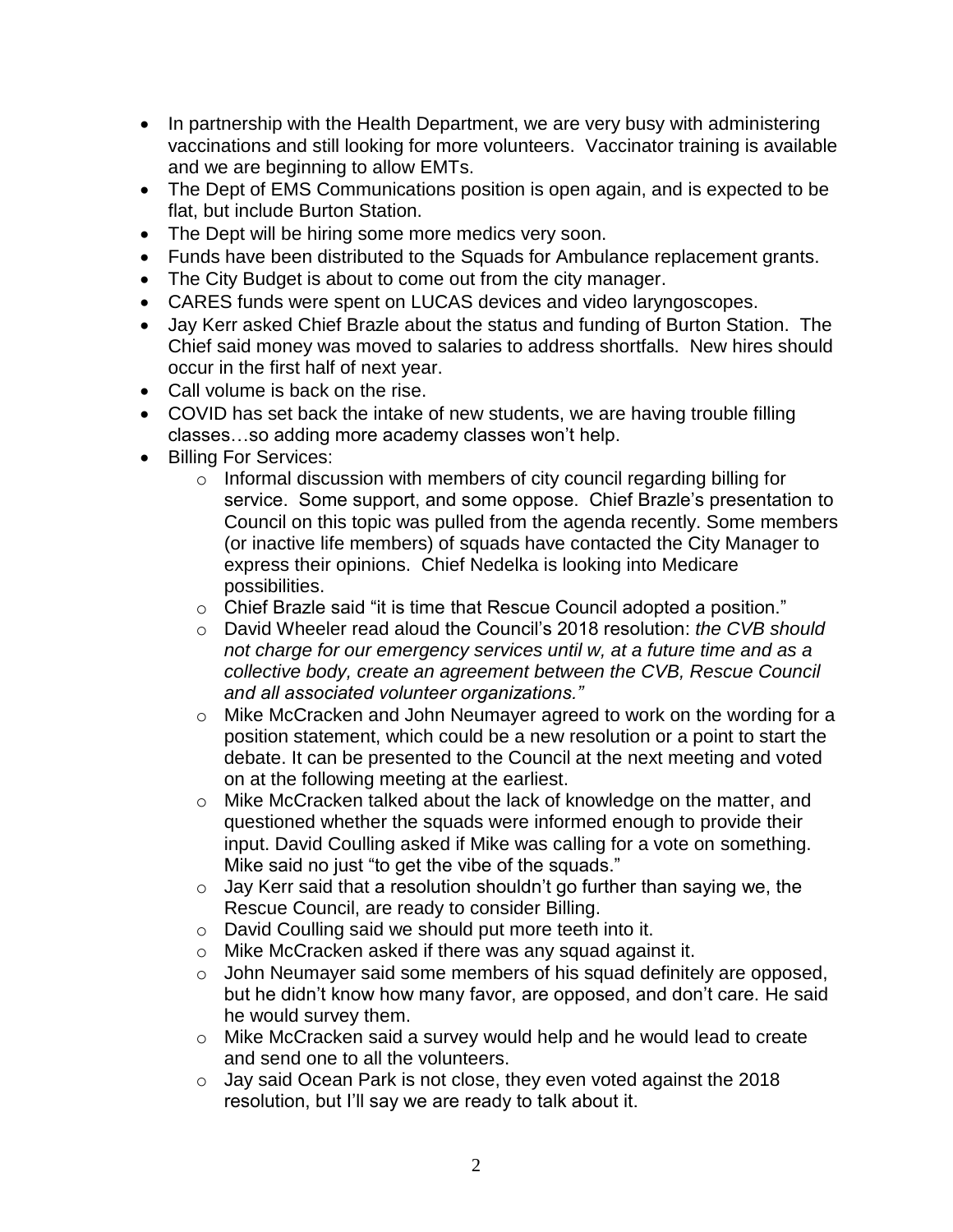- o David Coulling said to Jay to get the ideas on paper and we should not delay, but no one is demanding an immediate change.
- o Chief Brazle said the position statement has to say that Billing is necessary.
- o David Wheeler asked about the funding split, to which Chief Brazle explained the Loudoun County model he thinks make the most sense and who the portions would go to including paying salaries, some for the RnR budget.
- o Nancy Gregory asked if getting fees would jeopardize our non-profit status? The Chief said no, not at all.
- $\circ$  Jay said we aren't firm about things we put on paper either, and now is only the time to consider.
- o Chief Brazle said look, you can't hold a gun to City Council's heads.
- o Mike McCracken said, we can longer be reactive, but rather must sustain our organizations, like being able to buy future ambulances. Let's lay out the opportunities, answer the questions. Any step forward is good.
- o Chief Brazle asked what happens if one squad says no? He offered to come to each squad to explain that billing is the only way forward.
- o Gina Benefiel asked if there was a Frequently Asked Questions sheet yet created for the Billing for Services issue to squash false rumors and educate the public. People will be asking why we need funding, if we are ready to take in that kind of cash.He answered that it was a good idea.
- o Gina asked when will be the next EMS strategy session. The Chief said probably next month.
- **Medical Operations Steering Committee** Nothing To Report (NTR)
- **Training Steering Committee** NTR
- **CURED Board Committee** NTR
- **Fleet Committee** NTR
- **Supply Committee** NTR
- **Sustainability Committee** Asst Chief Ellen McBride talked about the good things her team is doing including:
	- o Getting ready to distribute the COVID Warrior gifts on March 26 and 27; there are still about \$14,000 of Wawa gift cards for later use (asking the Rescue Council for ideas);
	- $\circ$  There is an initiative to coordinate the squad's supply purchases, which is looking for a leader. Andrew Rabideau volunteered, and Ellen accepted, saying that she is looking for more people to participate.

## **Coordinator Reports**

- **Rescue Foundation** 
	- o **Administrative Report/Recruitment Coordinator** Gina Benefiel introduced Kristen Howard who is replacing Mary Ellen McClean.
	- o She provided a Recruiting and Retention Report handout prepared by Jennifer Long. It talked about the advertising spots being at the same levels as when Bobby Hill coordinated; talked about the successes so far of the "new referral program" with giftcards and prizes as incentive; putting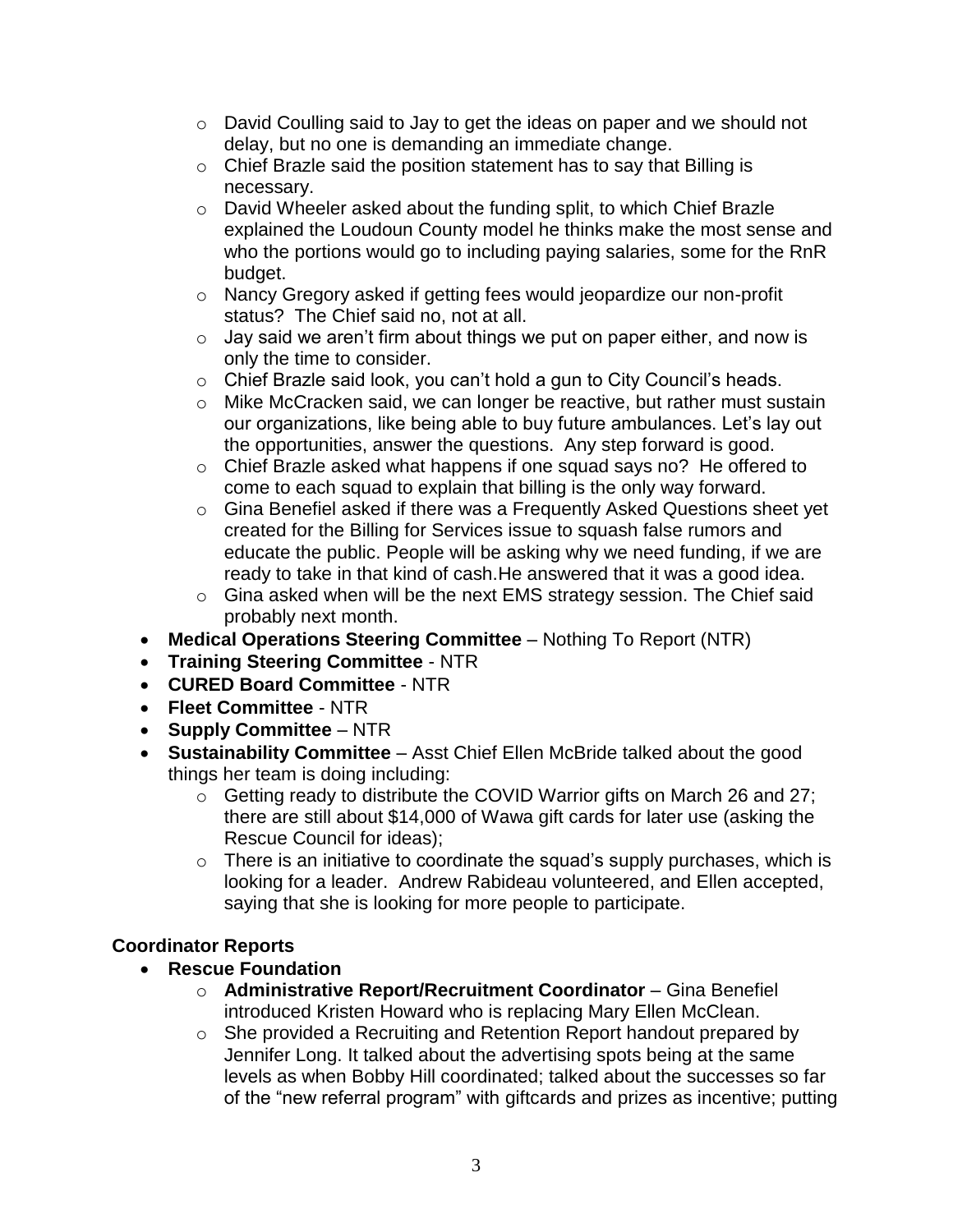signs recognizing high year members at HQ and stations; and working with Virginia Beach Public Schools to get out the word about volunteering in the Rescue Squads.

- o Gina explained the status of the S&B "branding" and advertising campaign research and design work which was presented to leadership and to three on-line town hall meetings.
- $\circ$  Gina then reported on the over \$200,000 in grants recently awarded (extension of 2020), and said the next cycle will be in the fall.
- o Gina announced a "non-profit 101" class that will be made available to help squads be better prepared to sustain themselves.
- **Multi-Squad Fund Drive Coordinator** Jay Kerr said let's thank Gina and the Foundation for the grants they've given the squads. Jay reported that there is an upcoming planning meeting and photo shoot for the April Fund Drive.
- **Recruitment Coordinator** Jay Kerr said he is meeting with Jennifer Long.
- **Jr. Rescue Squad Liaison** Jay Kerr said he is meeting with Deputy Chief Hundley and Chief Watson about the Junior Rescue doing hands on things in EMS HQ training facilities. COVID has slowed things down but Fire Cadets are resuming, so Rescue should be able to as well.
- **EMS Week Coordinator** Jay Kerr talked about last year having a \$600 budget and buying candy delivered to the squads. He said he would like someone else to take it. John Neumayer volunteered. Gina said the Foundation will partner on this Retention effort. John, Gina and Jennifer will talk.

### **Unfinished Business**

- David Coulling said the Annual Squad Reports were finished and delivered without input from a couple squads.
	- o Gina said the Foundation directors really liked the Council's Annual Report, and that they want to see it as a condition for future grants. She also asked for feedback on the Foundation's grant process to make it better, easier, etc.
- Billing for Service Revenue for RC Discussion David Coulling said we discussed Billing for Services enough already tonight, but we need to justify the 2% cut for Rescue Council with real analysis if we intend to ask for that.
- VAVRS Membership/BOD Reps Chief Brazle said with EMS paying the bill, Chief Hundley will be the representative to the Board of Directors, but if other Council or Squad representatives want to participate in committees and report back to all of us, that would be fine, talk to Chief Hundley.

#### **New Business**

- Election of Rescue Council Officers
	- President Coulling reported those persons who had been nominated in advance and asked if there were any more nominations from the floor. Ballots were distributed where there was a choice and Chief Brazle was the independent ballot counter.
	- For President: David Wheeler and Mike McCracken were nominated.
		- David Wheeler was elected President of the Rescue Council.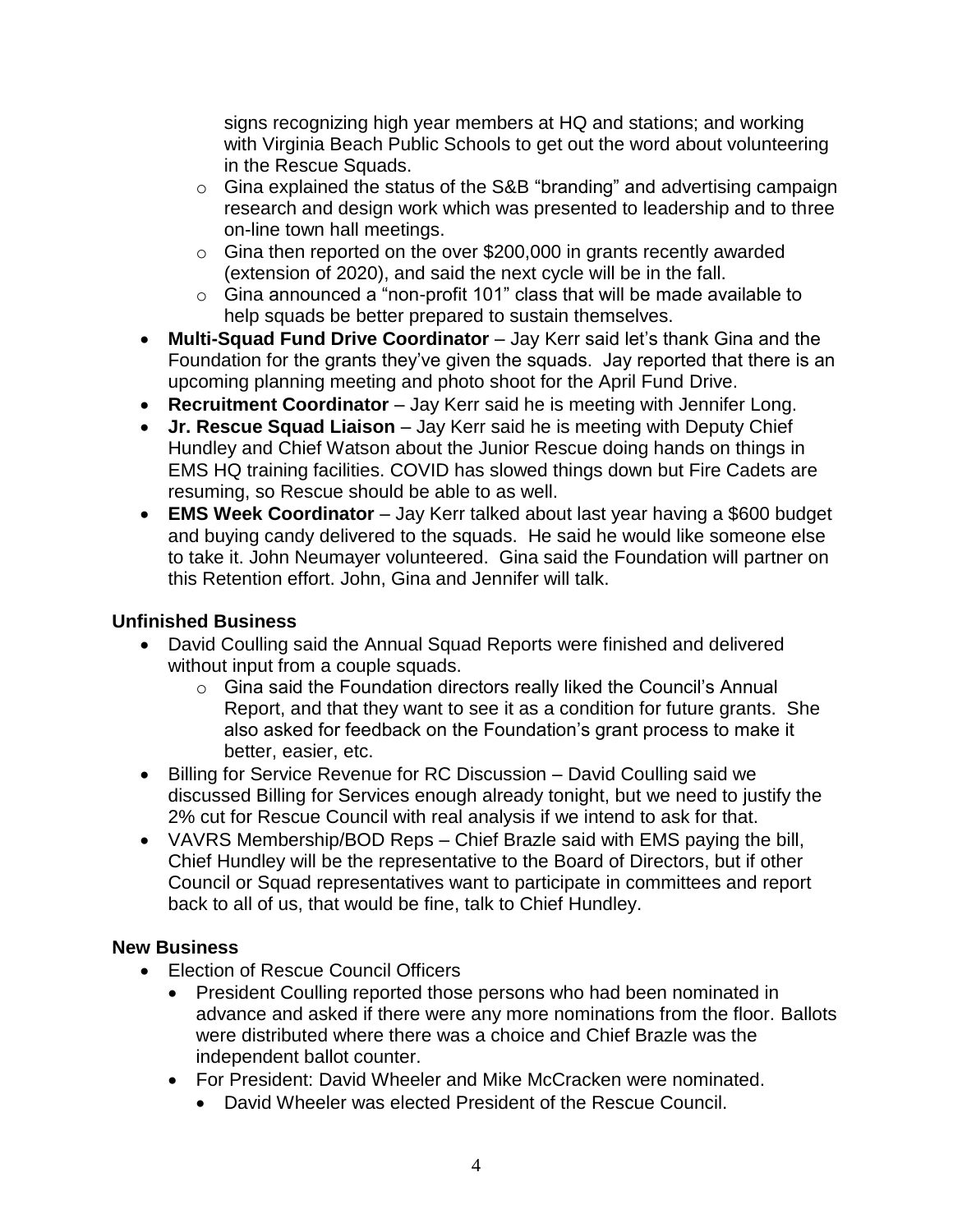- For Vice President: Andrew Rabideau and John Neumayer were nominated. John withdrew to fill the secretary nomination void.
	- Andrew Rabideau is Vice President.
- For Treasurer: Bonita Teaford and Jay Kerr were nominated.
	- **Bonita Teaford was elected Treasurer.**
- For Secretary: John Neumayer volunteered.
	- John Neumayer is Secretary.
- For Member-At-Large: Mike McCracken was nominated.
	- Mike McCracken is the Member-At-Large.
- John Neumayer raised an issue about arrangements to keep one or more ambulances that are being replaced to use for EVOC or as a reserve. Jay Kerr called it a "mothball fleet." Chief Brazle said he still doesn't want to own ambulances, but keeping one for EVOC makes sense if it is not a maintenance problem. He was aware that VBVRS ambulances 1428 and 1429 are still low mileage but that repairs have been expensive, so we would want to keep those around.
- David Coulling asked for someone to lead the Bylaws Review Committee. John Neumayer and Jay Kerr volunteered. David Wheeler asked John to fix the inconsistency of the dates for new officers previously decided.

**Squad Reports** – Brief Reports from each Squad present

- **R1-** Aaron Stauffenburg is still Captain and Jay Kerr is still President. They've ordered three ambulances, got their cart back, and renovated rooms in the squad's building.
- **R2-** Kay Laws said the same officers have been re-elected.
- **R4-** Mike McCracken said they have increased their membership numbers, mentorship and training. The Easter Bunny drive by is generating money. Recent elections resulted in a full Executive Board. Jeanette Manzer is the new President.
- **R5-** Have order one new ambulance with CARES funds and one with RSAF. Easter egg hunt upcoming March 28. The status of events at the Amphitheater is unclear for this season.
- **R6-** Have ordered one ambulance and was thankful for the grant.
- **R9-** They have sold ambulance 920 for a good price and order one new ambulance. Put a new sign in front of station 9 and doing some upgrading.
- **R13-** NTR
- **R14-** Upcoming Oyster Roast in drive through format. Have started cart training to get ready for summer. Two Ambulances ordered.
- **R16-** Two ambulances ordered. Making some station improvements. Increased interns in the pipeline for the squad.
- **R17-** Warned of Sandbridge Road construction problems.
- **MRT-** Announced boat training to include flares fired just off the coast.
- Chief Brazle suggested a joint thrank you letter from the Squads / Council for the city's grants for ambulance replacement.